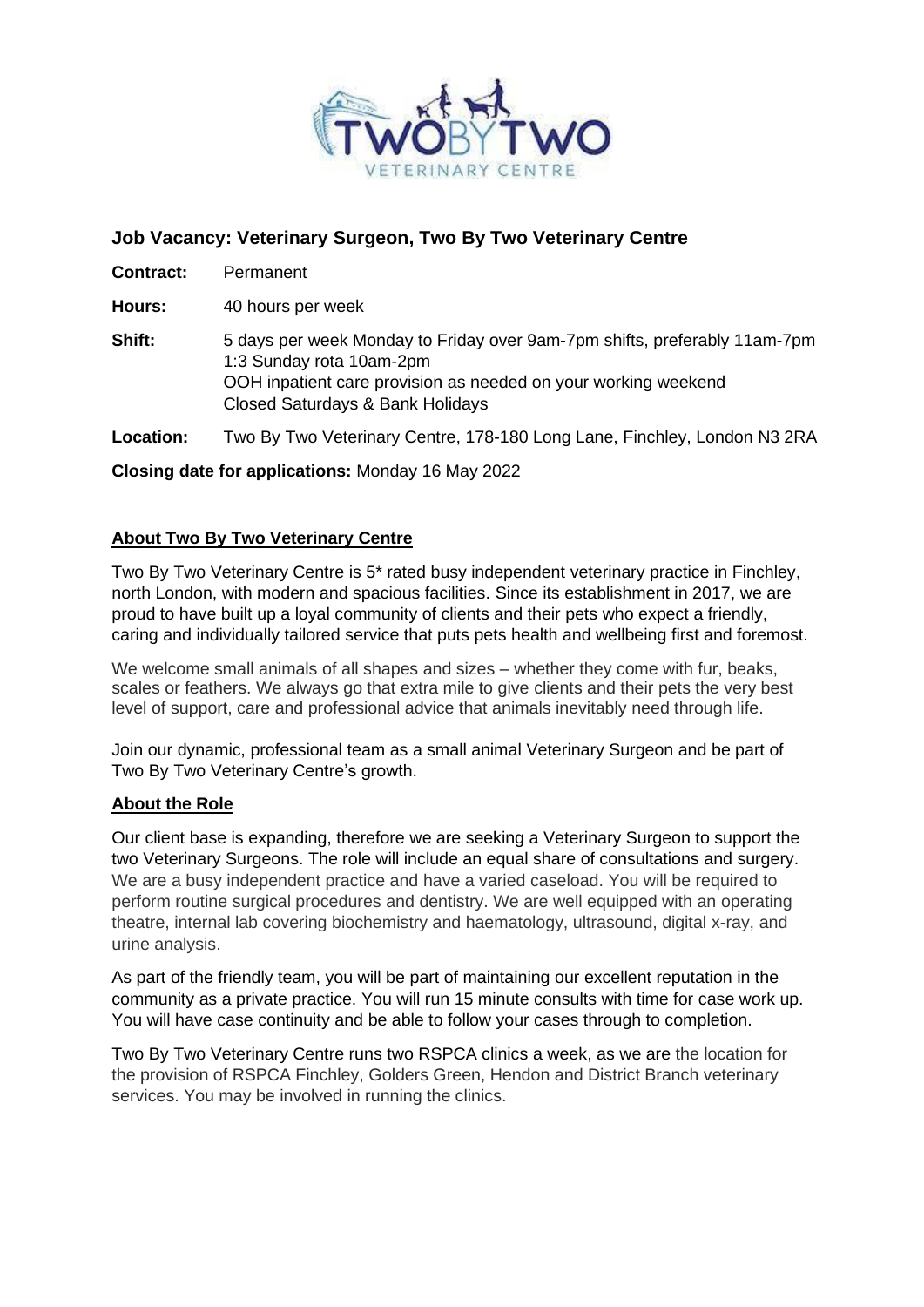## **Person Specification**

- Competent small animal Veterinary Surgeon registered with the RCVS
- High level of general practice competence gained by 2-5 years UK experience
- Confident in routine procedures and surgeries
- Experience of working with exotics preferred
- Some sole charge required therefore you should be self-sufficient and confident to work alone
- Excellent communication skills, with clients to deliver excellent customer care and with the rest of the team
- Strong work ethic and a caring, sensitive approach
- Good standard of personal presentation
- Take responsibility for own learning
- Aligned with animal welfare aims of RSPCA
- Lives within reasonable commutable distance of Finchley, London

#### **Core Responsibilities**

- Provide excellent standard of clinical care to animals
- Deliver customer satisfaction to ensure customer return and retention
- Communicate effectively with clients about cases and treatment
- Provide thorough approach to new cases
- Clinical and Surgical work consultations, diagnostic investigations, surgical procedures quickly and safely and inpatient care
- Maintain up-to-date clinical records
- Work in a timely manner
- Ensuring that your work supports the Director's objective of ensuring the practice runs efficiently and effectively, and grows the client base
- Promote animal welfare through client education and preventative medicine during consultations

## **Other Duties**

- Use computer software for records and billing
- Maintain proper documentation promptly in the electronic medical record
- Be environmentally sound when possible
- Adhere to the RCVS Code of professional conduct
- Ensure compliance to standards in respect of all legislative requirements, including but not limited to RCVS, Fire, Control of Substances Hazardous to Health (COSHH), Basic Life Support, Infection Control and Display Equipment.
- Comply with GDPR, Privacy Policy and European Regulations.
- Be aware of the Health and Safety At Work Act (1974) and comply with the regulations.
- Assist with maintaining a Covid-secure environment to prevent spread of the virus.
- Assist in ensuring compliance with risk assurance processes including; health and safety, clinical governance and Royal College of Veterinary Surgeons (RCVS) guidelines.
- Wear uniform during working hours